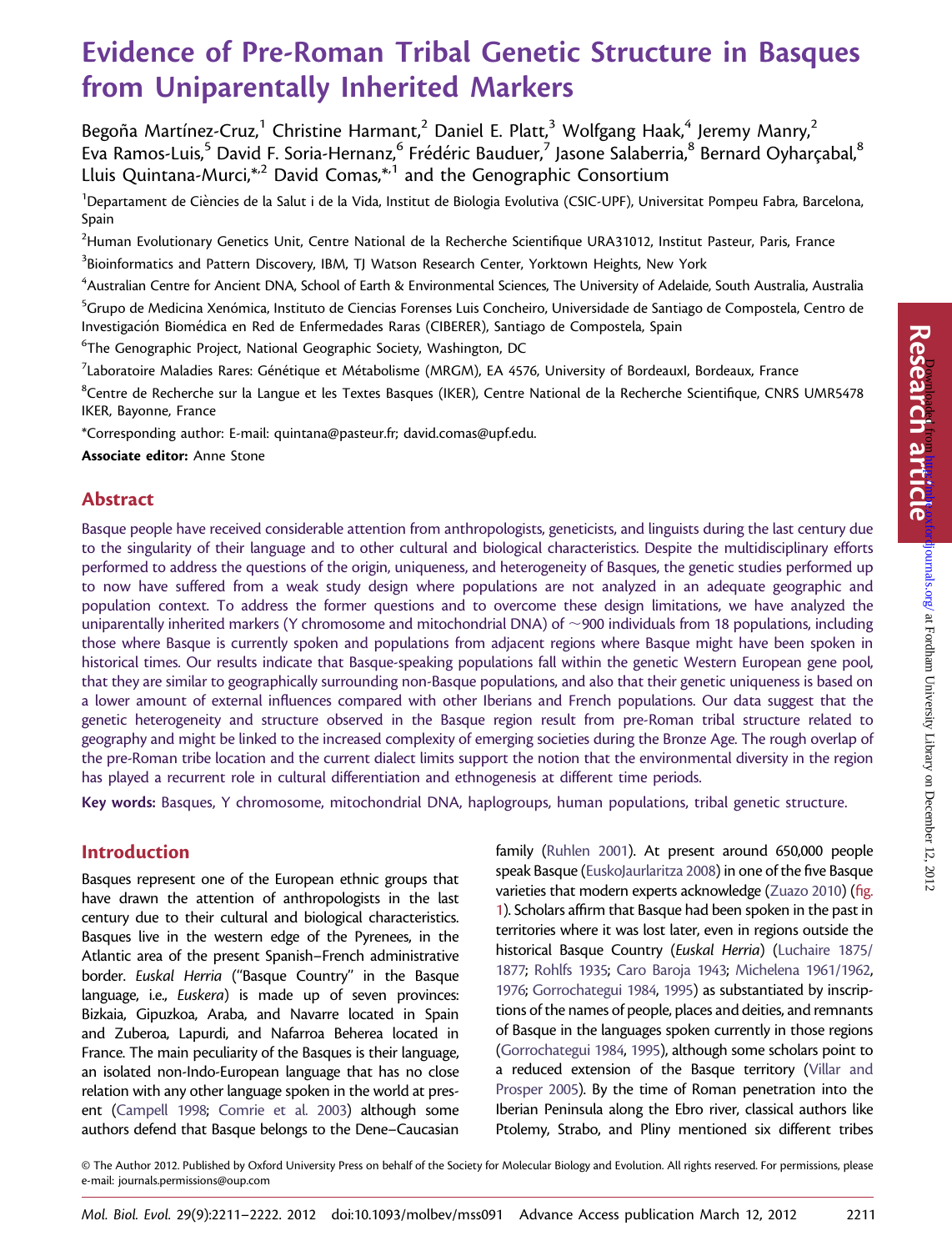

FIG. 1. Map showing the location of the populations used in the present study. Color of the circles indicates the linguistic affiliation (Red—Spanish, Green—Basque, Blue—French), and color shades represent the five main Basque dialects spoken at present ([Zuazo](#page-11-0) [2010\)](#page-11-0). Dotted gray line delimitates the area of the pre-Roman tribes indicated in gray letters. BIG, Bigorre; BEA, Béarn; CHA, Chalosse; ZMX, Lapurdi/Baztan; NLA, Lapurdi Nafarroa; SOU, Zuberoa; RON, Roncal and Salazar valleys; NCO, Central Western Nafarroa; NNO, NorthWestern Nafarroa; GUI, Gipuzkoa; GSO, SouthWestern Gipuzkoa; ALA, Araba; BBA, Bizkaia; BOC, Western Bizkaia; CAN, Cantabria; BUR, Burgos; RIO, La Rioja; NAR, North Aragon.

or peoples living in the territory between the Garonne and the Ebro rivers: Aquitani, Vascones, Varduli, Caristi, Autrigones, and Berones. Based on theonyms and personal names found in Aquitania [\(Luchaire 1875/1877;](#page-10-0) [Gorrochategui 1984\)](#page-10-0) and additional evidence (such as some morphological characteristics of place names [Rohlfs 1935](#page-11-0)), there is general agreement that the Aquitani spoke a form of proto-Basque language. Otherwise [Trask \(1997\)](#page-11-0) suggested that Basque language penetrated south to the Pyrenees in post-Roman times. However, given that Aquitanian onomastic elements have been found in present-day Navarre, small parts of Gipuzkoa and neighboring zones on the East ([Gorrochategui 2007](#page-10-0)) most scholars agree today that Basque was also spoken by Vascones in pre-Roman times. As for the other tribes, there are more doubts whether they spoke Basque at this time because there is no evidence of inscriptions or place names in Basque language.

Besides their linguistic isolation, the uniqueness of Basques has been addressed using craniometrical traits (de la Rúa 1992) and by studying their gene pool. However, studies have thus far shown no agreement regarding genetic uniqueness of Basques when compared with their neighboring populations in Europe. A large number of genetic studies, mainly ''classical'' polymorphisms and HLA antigens [\(Calafell and Bertranpetit 1994](#page-9-0); [Cavalli-Sforza](#page-9-0) [et al. 1994;](#page-9-0) [Lucotte and Hazout 1996](#page-10-0); [Comas, Calafell, et al.](#page-9-0) [1998](#page-9-0); [Comas, Mateu, et al. 1998](#page-9-0); [Bauduer et al. 2005\)](#page-9-0), but also mitochondrial DNA (mtDNA) ([Garcia et al. 2011\)](#page-10-0), Y chromosome [\(Chikhi et al. 2002\)](#page-10-0), and autosomal markers [\(Perez-Miranda et al. 2005;](#page-11-0) [Li et al. 2008;](#page-10-0) [Rodriguez-Ezpeleta](#page-11-0) [et al. 2010\)](#page-11-0), argue for a distinct genetic ''outlier'' status. In complete contrast, other studies have shown that Basques fall well within the European genetic landscape [\(Bertranpetit](#page-9-0)

[et al. 1995;](#page-9-0) [Alonso et al. 2005](#page-9-0); [Alzualde et al. 2005](#page-9-0); [Adams](#page-9-0) [et al. 2008](#page-9-0); [Garagnani et al. 2009](#page-10-0); [Laayouni et al. 2010](#page-10-0)). Genetic distinctness of Basques has been explained by their linguistic and geographical isolation, leading to their identification as potential candidates for Palaeolithic remnant populations with little admixture with the Neolithic populations coming from the Near East [\(Chikhi et al. 2002](#page-10-0); [Bauduer et al. 2005\)](#page-9-0). In contrast, other studies have explained the unique genetic characteristics as a result of lower gene flow during later, that is, post-Neolithic times than in their surrounding populations and as a consequence stronger effects of drift ([Adams et al. 2008\)](#page-9-0).

In addition, the genetic similarity among Basque groups as suggested by HLA antigens ([Comas, Calafell, et al. 1998](#page-9-0)) and autosomal single nucleotide polymorphisms (SNPs) [\(Rodri](#page-11-0)[guez-Ezpeleta et al. 2010\)](#page-11-0) has been challenged by the degree of genetic heterogeneity within Basques, based on classical and autosomal markers [\(Manzano et al. 2002](#page-10-0); [Iriondo et al. 2003](#page-10-0); [Perez-Miranda et al. 2005](#page-11-0); [Alfonso-Sanchez et al. 2008](#page-9-0)), and does not correspond to the current administrative borders but points to some influence of the pre-Roman tribal division in the present genetic structure of the Basque population.

Despite the large number of genetic analyses that have been done focusing on the Basques, most of these bare considerable limitations. For example, a drawback of the use of classical markers is that they may be under natural selection thus reflecting environmental factors rather than genuine demographic processes. Additionally, in some of these studies, Basques were not analyzed in an adequate population context and/or were defined as a single population [\(Li et al.](#page-10-0) [2008;](#page-10-0) [Rodriguez-Ezpeleta et al. 2010\)](#page-11-0), thus limiting clear conclusions about their genetic relationships with the surrounding populations. To date, none of the many studies have included all present-day populations where Basque is currently spoken nor included populations where ancient Basque is assumed to have been spoken in historical times.

Here, we present a high-resolution analysis of uniparentally inherited markers (Y chromosome and mtDNA) in  $\sim$ 900 individuals from 18 geographical areas to address questions about the origin, uniqueness, and heterogeneity among Basques in full detail. Our study design incorporates, for the first time all, geographical regions where Basque is currently spoken including the seven provinces of Euskal Herria, as well as the surrounding regions where Basque was probably spoken in historical times. We aim to disentangle whether there is a genetic structure in the region studied, and if so, if it can be better explained by pre-Roman tribal affiliation of present populations or by their linguistic affiliation. We aim also to understand how Basques and surrounding non-Basque populations are situated in a broader Iberian and French context.

# Materials and Methods

### Sample Collection

A total of 886 unrelated individuals from 18 geographical areas from the Basque country and surrounding Spanishand French-speaking regions were collected. For all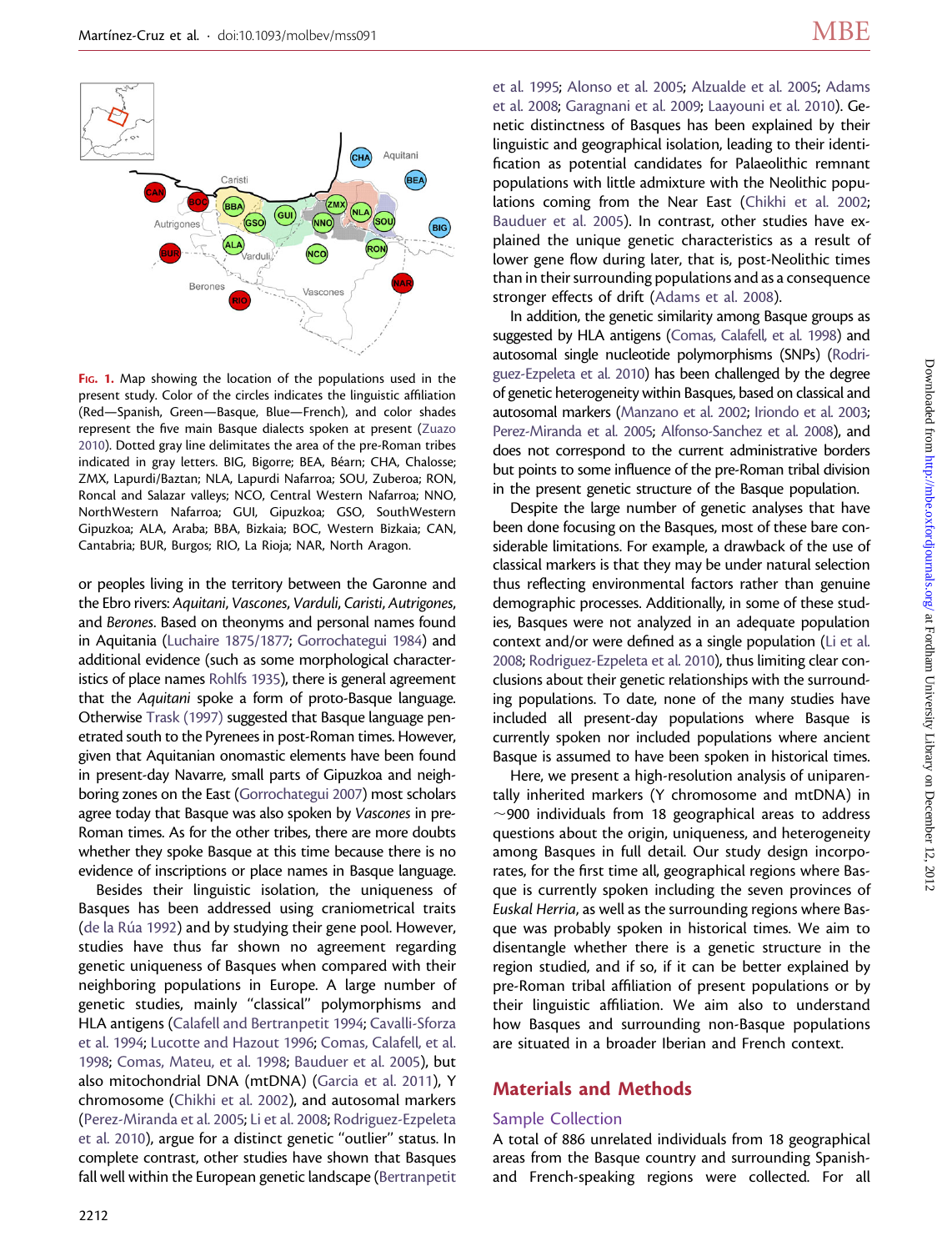subjects, written informed consent was obtained, and Ethics Committees at Universitat Pompeu Fabra, Institut Pasteur, Université Michel de Montaigne Bordeaux 3, and the CCPPRB (Comité Consultative de Protection des Personnes dans la Recherche Biomédicale d'Aquitaine) approved all procedures. All individuals were interviewed in order to assess the geographical origin of their grandparents and their speaking dialect. DNA was extracted from fresh blood by standard phenol–chloroform methods.

The geographical area surveyed (fig. 1 and [supplemen](http://www.mbe.oxfordjournals.org/lookup/suppl/doi:10.1093/molbev/mss091/-/DC1)[tary table S1,](http://www.mbe.oxfordjournals.org/lookup/suppl/doi:10.1093/molbev/mss091/-/DC1) [Supplementary Material](http://www.mbe.oxfordjournals.org/lookup/suppl/doi:10.1093/molbev/mss091/-/DC1) online) includes seven regions where Basque dialects are currently spoken [\(Zuazo 1998](#page-11-0)) (Lapurdi/Baztan, Lapurdi Navarre, Zuberoa, Northwestern Navarre, Gipuzkoa, Soutwestern Gipuzkoa, and Bizkaia) and three regions where it was spoken up to the last century (Roncal, Central Western Navarre, and parts of Araba). In addition, we collected samples from three French-speaking regions where Gascon was spoken in historical times (Bigorre, Bearn, and Chalosse) and five Spanish-speaking regions (Western Bizkaia, Cantabria, Northern Burgos, La Rioja, and Northern Aragon) where Basque languages are suspected to have been spoken prior to medieval times ([Zuazo 2010](#page-11-0) and references therein). Based on the geographical location, we assigned these 18 populations to the six historical pre-Roman tribes as follow: Aquitani (Bigorre, Béarn, Chalosse, Lapurdi Navarre, and Zuberoa), Vascones (Roncal, Central Western Navarre, and Northwestern Navarre), Varduli (Gipuzkoa and Southwestern Gipuzkoa), Caristi (Bizkaia), Autrigones (Western Bizkaia and Cantabria), and Berones (La Rioja) (see fig. 1 and [supplementary table S1](http://www.mbe.oxfordjournals.org/lookup/suppl/doi:10.1093/molbev/mss091/-/DC1), [Supplementary Material](http://www.mbe.oxfordjournals.org/lookup/suppl/doi:10.1093/molbev/mss091/-/DC1) online). Although the precise geographic boundaries are not known, descriptions from Greco–Latin historians situate grosso modo the Vascones inhabiting the present Navarre, the Aquitani the present Aquitania, the Varduli the present Gipuzkoa and East Araba, the Carisiti the eastern part of Bizkaia and west Araba, the Berones the present La Rioja, and the Autrigones the North of present Burgos. Populations from Lapurdi/Baztan, Araba, Burgos, and North Aragon could not be assigned to a single pre-Roman tribe because their modern-day geographical ranges were historically shared between two or three tribes and thus were excluded from all the analyses involving pre-Roman tribes.

In order to integrate the analyzed populations under study in a broader Iberian and French context, we generated a Y chromosome database of 14 additional Iberian and 7 French populations typed for biallelic markers and 10 common short tandem repeats (STRs) ([Adams et al.](#page-9-0) [2008](#page-9-0); [Ramos-Luis et al. 2009](#page-11-0)) and a mitochondrial database with additional 15 Iberian ([Corte-Real et al. 1996](#page-10-0); [Salas et al.](#page-11-0) [1998](#page-11-0); López-Soto and Sanz 2000; [Martinez-Jarreta et al.](#page-10-0) [2000](#page-10-0); [Pereira et al. 2000](#page-11-0); [Larruga et al. 2001](#page-10-0); [Maca-Meyer](#page-10-0) [et al. 2003](#page-10-0); [Plaza et al. 2003;](#page-11-0) [Picornell et al. 2005](#page-11-0); [Alfonso-Sanchez et al. 2008](#page-9-0)) and 9 French populations [\(Dubut et al. 2004](#page-10-0); [Richard et al. 2007](#page-11-0)) which encompassed 275 bp of the mitochondrial control region (positions 16090 to 16365 according to [Andrews et al. 1999\)](#page-9-0). These two databases are hereafter referred to as Y extended and mtDNA extended databases (see [supplementary table S2](http://www.mbe.oxfordjournals.org/lookup/suppl/doi:10.1093/molbev/mss091/-/DC1), [Supplementary Material](http://www.mbe.oxfordjournals.org/lookup/suppl/doi:10.1093/molbev/mss091/-/DC1) online).

# Y Chromosome Genotyping

A total of 835 samples were genotyped for the nonrecombining region of the Y chromosome with the TaqMan technology in a hierarchical manner for a set containing a variable number of SNP markers (54 in total) and for six indels amplified in a single multiplex named Multiplex 2 (for a complete description of the markers used and the methodology of typing employed, see [supplementary material,](http://www.mbe.oxfordjournals.org/lookup/suppl/doi:10.1093/molbev/mss091/-/DC1) [Supple](http://www.mbe.oxfordjournals.org/lookup/suppl/doi:10.1093/molbev/mss091/-/DC1)[mentary Material](http://www.mbe.oxfordjournals.org/lookup/suppl/doi:10.1093/molbev/mss091/-/DC1) online). In order to have an external control, some individuals were also genotyped using the OpenArray technology as described previously ([Martinez-](#page-10-0)[Cruz et al. 2011](#page-10-0)). Nomenclature of the haplogroups [\(supple](http://www.mbe.oxfordjournals.org/lookup/suppl/doi:10.1093/molbev/mss091/-/DC1)[mentary table S3a,](http://www.mbe.oxfordjournals.org/lookup/suppl/doi:10.1093/molbev/mss091/-/DC1) [Supplementary Material](http://www.mbe.oxfordjournals.org/lookup/suppl/doi:10.1093/molbev/mss091/-/DC1) online) is in accordance with the Y Chromosome Consortium [\(Karafet](#page-10-0) [et al. 2008\)](#page-10-0).

All the individuals were typed for a set of 19 STRs using two different multiplexes: 17 STRs were amplified with the commercial AmpFlSTR Yfiler kit (Applied Biosystems) and two additional STRs, DYS426 and DYS388, were amplified within the Multiplex 2 (see [supplementary material](http://www.mbe.oxfordjournals.org/lookup/suppl/doi:10.1093/molbev/mss091/-/DC1), [Supplementary Material](http://www.mbe.oxfordjournals.org/lookup/suppl/doi:10.1093/molbev/mss091/-/DC1) online). DYS385 was excluded from all the analyses performed as the Yfiler kit amplifies DYS385a/b simultaneously rendering the distinction of each of the two alleles (a or b) impossible.

### mtDNA Genotyping

A total of 881 samples were sequenced for both hypervariable segments I and II (HVS-I and HVS-II) of the control region [\(Behar et al. 2007](#page-9-0)) and typed using a 22 coding region SNPs multiplex SNaPshot assay (GenoCoRe22), diagnostic of the major branches of mtDNA phylogeny ([Haak](#page-10-0) [et al. 2010](#page-10-0)). Variable positions throughout the control region were determined from positions 16024-573. Sequences were deposited in the GenBank nucleotide database under accession numbers JQ737242–JQ738121.

As mitochondrial hg H is the most frequent haplogroup, reaching up to 50%, in Western European populations, we designed a specific multiplex (termed HPLEX17) in order to resolve the most common 17 distinct subhaplogroups of hg H (as described in the [supplementary material](http://www.mbe.oxfordjournals.org/lookup/suppl/doi:10.1093/molbev/mss091/-/DC1), [Supple](http://www.mbe.oxfordjournals.org/lookup/suppl/doi:10.1093/molbev/mss091/-/DC1)[mentary Material](http://www.mbe.oxfordjournals.org/lookup/suppl/doi:10.1093/molbev/mss091/-/DC1) online) and utilize their genetic information value.

Based on combined HVS and coding region SNP data, individuals were assigned to the major haplogroups of the mtDNA phylogeny ([supplementary table S3b,](http://www.mbe.oxfordjournals.org/lookup/suppl/doi:10.1093/molbev/mss091/-/DC1) [Supple](http://www.mbe.oxfordjournals.org/lookup/suppl/doi:10.1093/molbev/mss091/-/DC1)[mentary Material](http://www.mbe.oxfordjournals.org/lookup/suppl/doi:10.1093/molbev/mss091/-/DC1) online). Due to phylogenetic uncertainty, indels at nucleotide positions 309, 315, and 16193 were not taken into account.

### Statistical Analyses

Diversity parameters such as haplogroup diversitiy, number of observed STR haplotypes, pairwise  $F_{ST}$  (for haplogroups) and pairwise  $R_{ST}$  (for STRs), sequence diversity values, and mean pairwise differences were calculated with Arlequin 3.4 ([Excoffier et al. 2005](#page-10-0)) and are shown in [supplementary](http://www.mbe.oxfordjournals.org/lookup/suppl/doi:10.1093/molbev/mss091/-/DC1)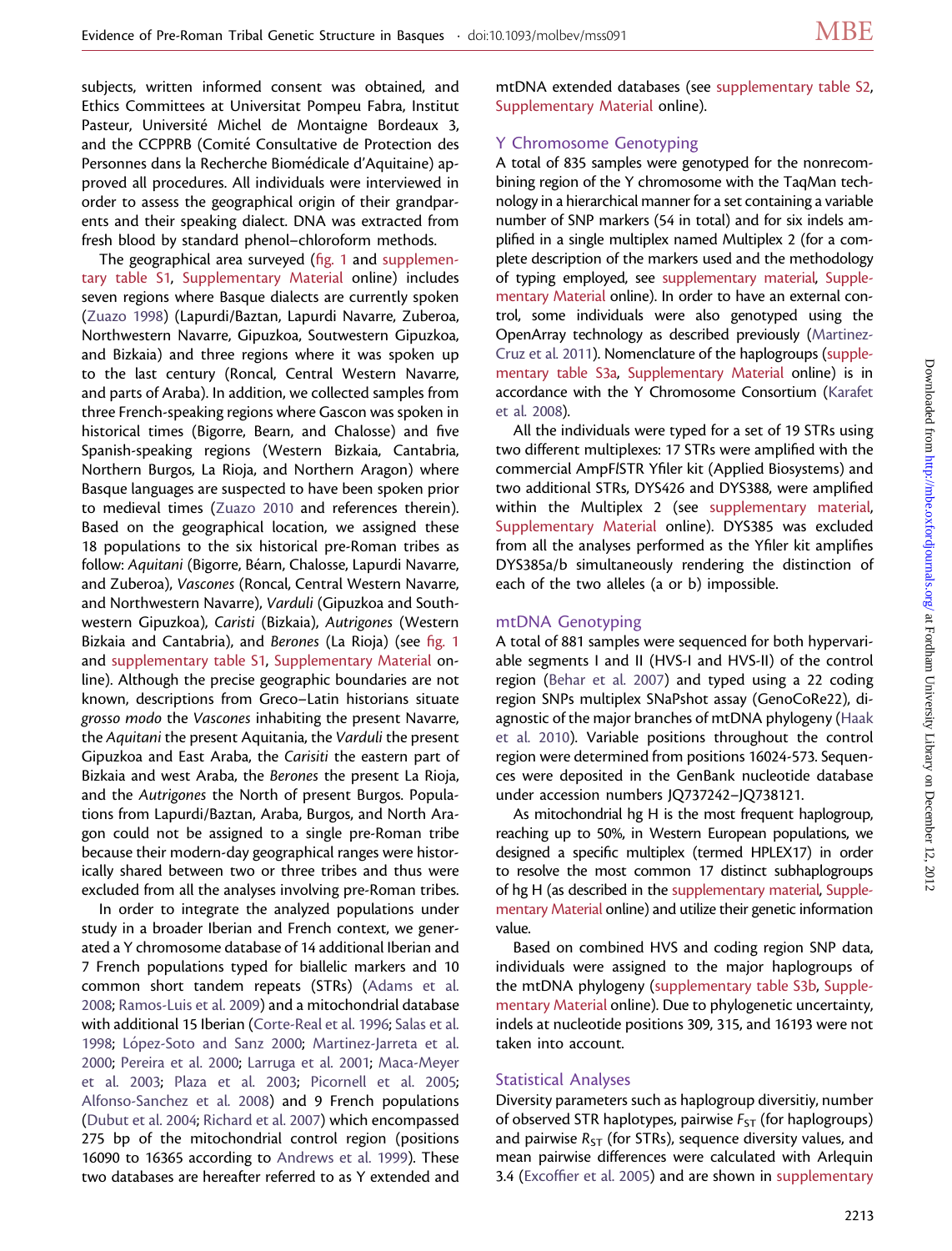#### Table 1. Analyses of the Molecular Variance (AMOVAs).

|                                    |                    | Y Chromosome |            | mtDNA     |            |
|------------------------------------|--------------------|--------------|------------|-----------|------------|
| <b>Populations</b>                 |                    | <b>STR</b>   | Haplogroup | Sequence  | Haplogroup |
| French/Spanish/Basques             | Among groups       | $0.86*$      | 0.24       | 0.46      | $0.53*$    |
|                                    | Within groups      | $0.84*$      | $2.48***$  | $1.29***$ | $1.11***$  |
|                                    | Within populations | 98.31***     | 97.29***   | 98.25***  | 98.53***   |
| Administrative border France-Spain | Among groups       | $-0.09$      | 0.43       | 0.06      | 0.38       |
|                                    | Within groups      | $1.36***$    | $2.39***$  | $1.51***$ | $1.21***$  |
|                                    | Within populations | 98.73***     | 97.18***   | 98.43***  | 98.42***   |
| <b>Pre-Roman tribes</b>            | Among groups       | 0.87         | 0.86       | 0.58      | $0.97**$   |
|                                    | Within groups      | 0.58         | $2.26***$  | $0.92*$   | 0.55       |
|                                    | Within populations | 98.55**      | 96.88***   | 98.50***  | 98.49***   |

NOTE.-All values have been corrected for multiple testing (STR/sequences and haplogroups) using Bonferroni. Apportionment of the variance in %.  $*P < 0.025$ ,  $*P < 0.005$ ,  $**P < 0.0005$ .

[table S4](http://www.mbe.oxfordjournals.org/lookup/suppl/doi:10.1093/molbev/mss091/-/DC1) [\(Supplementary Material](http://www.mbe.oxfordjournals.org/lookup/suppl/doi:10.1093/molbev/mss091/-/DC1) online). T-test was performed in order to compare differences in haplogroup diversity and mean number of pairwise differences between Basque and non-Basque speakers. For reasons of compatibility with published data, mtDNA  $F_{ST}$  was restricted to HVRI nucleotide positions 16090-16365. In all cases,  $F_{ST}$ and  $R_{ST}$  results were corrected using the Bonferroni correction for multiple comparisons ( $P < 0.05$ ).

Principal component analyses (PCAs) based on haplogroup frequencies for both Y chromosomal and mitochondrial markers were performed using the software package STATISTICA 7 [\(http://www.statsoft.com\)](http://www.statsoft.com). For the Y chromosome, the analyses were first performed with our set of populations and subsequently for the Y extended database. For the latter, the haplogroup definition had to be adjusted to the haplogroup resolution of the samples presented in [Adams et al. \(2008\)](#page-9-0) and in [Ramos-Luis et al.](#page-11-0) [\(2009\)](#page-11-0). For mtDNA, PCA was first performed with the present sample set of populations for both HVRI and HVRII. Subsequently, the analyses were performed with the mtDNA extended database taking into account only HVRI region since data for HVRII was not available for all samples in the literature.

In order to investigate the role of language, current administrative borders, and assignment to pre-Roman tribal groups in relation with the genetic diversity of our samples, a hierarchical analyses of molecular variance (AMOVAs) pooling populations into ethnic groups (French, Basque, and Spanish), current administrative borders (France and Spain), or pre-Roman tribal groups (Aquitani, Vascones, Varduli, Berones, Caristi, and Autrigones) was performed (table 1). Testing was performed using frequencies for the haplogroup data,  $R_{ST}$  distances for the Y STRs, and number of pairwise differences for the HVRI-HVRII mtDNA sequence data. The correlation between geographical versus genetic distances was investigated with a Mantel test using Genepop [\(Raymond and Rousset 1995](#page-11-0)).

Time to the most common recent ancestor (TMRCA) for the most common Y haplogroups was estimated by calculating the mean STR variance as proposed by [Morral et al.](#page-10-0) [\(2001\)](#page-10-0) using a mean STR mutation rate of 0.00069 per generation of 25 years [\(Zhivotovsky et al. 2004\)](#page-11-0). TMRCA for the most common mtDNA haplogroups was estimated based on the average number of mutations accumulated from an ancestral sequence as a linear function of time and mutation rate using Network 4.5.0.0 [\(http://](http://www.fluxus-engineering.com) [www.fluxus-engineering.com\)](http://www.fluxus-engineering.com). The ages were estimated based on the mutation rate corrected for purifying selection for the mtDNA control region (1 mutation every 9,058 years) as described by [Soares et al. \(2009\)](#page-11-0).

TMRCA and splitting time between French–Basques– Spanish and among the different tribal groups were estimated with BATWING [\(Wilson et al. 2003](#page-11-0)) using the 17 STRs under a model of exponential growth and splitting from a constant-size ancestral population. In the preliminary analyses, subsampling had been performed noting that UEPs (unique event polymorphisms) that were underrepresented in any of the populations tended to produce disproportionate impacts on population split tree topologies. Consequently, we retained 14 UEPs insensitive to subsampling variations, derived from the markers M170, M253, P215, P37.2, M26, M9, M45, M173, L23, P311, U106, P312, M153, and L21. Mutation rate priors were used as proposed by [Xue et al. \(2006\)](#page-11-0) based on [Zhivotovsky et al. \(2004\).](#page-11-0) Priors and further information about the BATWING procedure are shown in the [supplementary material](http://www.mbe.oxfordjournals.org/lookup/suppl/doi:10.1093/molbev/mss091/-/DC1) [\(Supplementary](http://www.mbe.oxfordjournals.org/lookup/suppl/doi:10.1093/molbev/mss091/-/DC1) [Material](http://www.mbe.oxfordjournals.org/lookup/suppl/doi:10.1093/molbev/mss091/-/DC1) online).

# Results

# Y Chromosome Perspective

A total of 31 Y chromosome haplogroups were observed in the present sample set, defined by the 54 binary markers genotyped [\(supplementary table S3a,](http://www.mbe.oxfordjournals.org/lookup/suppl/doi:10.1093/molbev/mss091/-/DC1) [Supplementary](http://www.mbe.oxfordjournals.org/lookup/suppl/doi:10.1093/molbev/mss091/-/DC1) [Material](http://www.mbe.oxfordjournals.org/lookup/suppl/doi:10.1093/molbev/mss091/-/DC1) online). With the exception of four individuals, all the samples within the R haplogroup belonged to the branch defined by M269 (R1b1b2), which is the most frequent in Western Europe (for a review, see [Francalacci](#page-10-0) [and Sanna 2008;](#page-10-0) [Francalacci et al. 2010\)](#page-10-0). When disentangling the variation concealed in the highly frequent R1b1b2 haplogroup, the most frequent lineage was R1b1b2b\* (defined by P312) in all the populations analyzed with the exception of SOU (with higher frequencies of R1b1b2b, defined by M153). The other most frequent subhaplogroups within R1b1b2-M269 in the present sample set were R1b1b2b5-L21, R1b1b2b3-SRY2627, and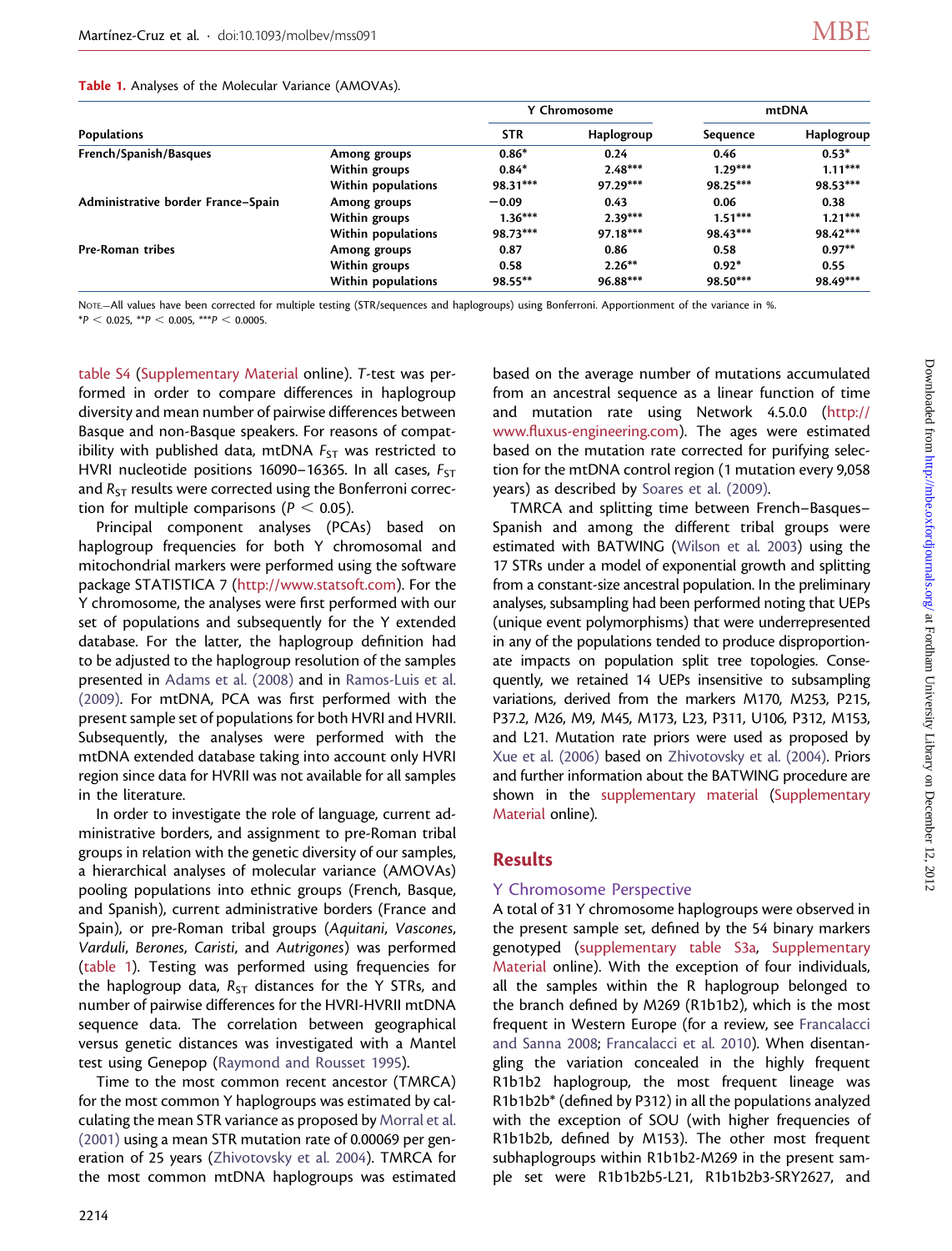R1b1b2b-M153. Besides the high frequency of R1b1b2- M269 and its subhaplogroups, the frequency of the haplogroup I2a1-M26 is noteworthy and is consistent with what has been reported for other regions in Spain [\(Francalacci and Sanna 2008\)](#page-10-0). I2a1-M26 is present at high frequencies in Sardinia (35–37%, [Passarino et al. 2001](#page-10-0); [Semino et al. 2004;](#page-11-0) [Capelli et al. 2006](#page-9-0); [Contu et al. 2008\)](#page-10-0) but is very rare in other Western European populations and even absent in the rest of Europe [\(Francalacci and](#page-10-0) [Sanna 2008](#page-10-0)). The low frequency of haplogroups E1b1b1b-M81 should be also highlighted, which is otherwise more frequent in the Iberian Peninsula and whose presence has been suggested to be the result of North African influence (see [Adams et al. 2008](#page-9-0) and references therein).

Due to the refined resolution of haplogroup R1b1b2- M269 of our study, we observed higher levels of haplogroup diversity than in previous works [\(Alonso et al. 2005;](#page-9-0) [Adams](#page-9-0) [et al. 2008](#page-9-0)). However, three of our seven Basque-speaking populations, GUI, GSO, and BBA, displayed lower levels than the rest ([supplementary table S4](http://www.mbe.oxfordjournals.org/lookup/suppl/doi:10.1093/molbev/mss091/-/DC1), [Supplementary](http://www.mbe.oxfordjournals.org/lookup/suppl/doi:10.1093/molbev/mss091/-/DC1) [Material](http://www.mbe.oxfordjournals.org/lookup/suppl/doi:10.1093/molbev/mss091/-/DC1) online). Consequently, when we grouped our populations according to speaking a Basque or a non-Basque language, the haplogroup diversity was lower for Basque speakers (haplogroups  $P = 0.0078$ ,  $t = 3.04$ , degree of freedom  $[df] = 16$ ; mean number of pairwise differences  $P =$ 0.0023,  $t = 3.62$ , df = 16) ([supplementary table S4](http://www.mbe.oxfordjournals.org/lookup/suppl/doi:10.1093/molbev/mss091/-/DC1), [Sup](http://www.mbe.oxfordjournals.org/lookup/suppl/doi:10.1093/molbev/mss091/-/DC1)[plementary Material](http://www.mbe.oxfordjournals.org/lookup/suppl/doi:10.1093/molbev/mss091/-/DC1) online).  $F_{ST}$  genetic distances based on haplogroups and  $R_{ST}$  haplotype distances were not significant with minor exceptions [\(supplementary tables S5a](http://www.mbe.oxfordjournals.org/lookup/suppl/doi:10.1093/molbev/mss091/-/DC1) [and S5b,](http://www.mbe.oxfordjournals.org/lookup/suppl/doi:10.1093/molbev/mss091/-/DC1) [Supplementary Material](http://www.mbe.oxfordjournals.org/lookup/suppl/doi:10.1093/molbev/mss091/-/DC1) online). There was a significant correlation between geographic and genetic distances for both Y chromosome haplogroups ( $P = 0.007$ ) and haplotypes ( $P = 0.034$ ). PCA based on haplogroup frequencies grouped all samples except BUR, RIO, and CAN, with ALA slightly differentiated from the cluster (fig. 2*a*). The three French populations (BIG, BEA, and CHA) and the Spanish NAR and BOC populations cluster together with the Basques, suggesting a similar haplogroup distribution in samples of the western Pyrenees. This picture is similar when all the historical regions of the Iberian Peninsula and the additional seven French populations are incorporated (fig. 2b). Interestingly, BRI, the French Bretagne population, clusters in the middle of the Basque group.

Despite the population clustering shown in the PCA, when samples were grouped by ethnic affiliation, French–Basques–Spanish, and tested through the AMO-VA, some level of differentiation among groups of populations was shown in some of the analyses (table 1). No genetic differences were found when the administrative border (present Spanish and French border) was taken into account (table 1).

BATWING was used to assess the slight structure within ethnic groups identified by AMOVA, to examine whether the structure in pre-Roman tribes was sex-biased, and to estimate the timing of population splits into different tribes. In the case of ethnic affiliation (French–Spanish–Basques), times of split included systematically the zero thus indicating no clear structure upon this criterion (data not shown). In

the case of the affiliation to pre-Roman tribes, BATWING presented three relatively strong candidate trees representing 0.405 of the total number of reported samples. Among these three trees, the modal tree represented 0.389 of the samples, the second represented 0.326, and the weakest signal showed 0.285. In all trees, Aquitani and Berones were the first to split from the rest of the populations. The topology of the modal tree and the TMRCA estimates and their 95% confidence intervals (CIs) obtained for pre-Roman tribes are depicted in [supplementary fig. 1](http://www.mbe.oxfordjournals.org/lookup/suppl/doi:10.1093/molbev/mss091/-/DC1) [\(Supplementary](http://www.mbe.oxfordjournals.org/lookup/suppl/doi:10.1093/molbev/mss091/-/DC1) [Material](http://www.mbe.oxfordjournals.org/lookup/suppl/doi:10.1093/molbev/mss091/-/DC1) online). While the modal tree was represented as  $(((3, ((6, 5), 4))2)1)$  (following the nomenclature in [supplemen](http://www.mbe.oxfordjournals.org/lookup/suppl/doi:10.1093/molbev/mss091/-/DC1)[tary fig. 1,](http://www.mbe.oxfordjournals.org/lookup/suppl/doi:10.1093/molbev/mss091/-/DC1) [Supplementary Material](http://www.mbe.oxfordjournals.org/lookup/suppl/doi:10.1093/molbev/mss091/-/DC1) online), the next two in order showed (((((3,6),5),4)2)1), and ((((3,4),(6,5))2)1), indicating that the Vascones and Autrigones splits likely should be considered polytomous. The time-order specific notation BATWING employs makes construction of mixed state time estimates in polytomous situations difficult. BATWING estimated the effective size of the ancestral population to be 12,700 (95% CI 7,600–24,400). BATWING modeled population growth starting at 10,900 years ago (95% CI: 6,500– 17,800), with a rate of 0.000278 (95% CI 0.00016–0.00046) per year. Our analyses suggest that a common ancestral population started to split around 4,520 years ago (95% CI: 3,060– 6,940), proceeding in successive splits into the six different tribes described by Romans upon their arrival into the region 2,000 years ago. These splits were computed to be 3,730 (2,350–5,810), 2,950 (1,860–4,580), 2,470 (1,420–4,000), and 1,620 (650–2,900) years ago for the modal tree. Since BAT-WING does not take into account migration, thus, some admixture would likely bias separation time estimates toward more recent dates.

STR variation within the most common haplogroups in the geographical area studied suggests that the variation found in the studied populations date back to Neolithic times, after the Younger Dryas, suggesting that current diversity in this region must descend from few common ancestors from this time period (table 2). Since the STR mutation rate used ([Zhivotovsky et al. 2004\)](#page-11-0) is more conservative than other higher mutation rate estimates [\(Goedbloed et al. 2009](#page-10-0)), the dating of demographic increase could indeed be more recent.

### mtDNA Perspective

The 881 individuals analyzed for mtDNA were classified into 48 different haplogroups and subhaplogroups. Haplogroup frequencies are given in [supplementary table S3b](http://www.mbe.oxfordjournals.org/lookup/suppl/doi:10.1093/molbev/mss091/-/DC1) [\(Supple](http://www.mbe.oxfordjournals.org/lookup/suppl/doi:10.1093/molbev/mss091/-/DC1)[mentary Material](http://www.mbe.oxfordjournals.org/lookup/suppl/doi:10.1093/molbev/mss091/-/DC1) online) and diversity indices are shown in [supplementary table S4](http://www.mbe.oxfordjournals.org/lookup/suppl/doi:10.1093/molbev/mss091/-/DC1) [\(Supplementary Material](http://www.mbe.oxfordjournals.org/lookup/suppl/doi:10.1093/molbev/mss091/-/DC1) online). For the main haplogroups, the frequencies found in Basques, Spanish, and French are consistent with previous works either for Basques or other regions in Europe [\(Achilli et al.](#page-9-0) [2004;](#page-9-0) [Alfonso-Sanchez et al. 2008](#page-9-0)) except for J [\(Bertranpetit](#page-9-0) [et al. 1995;](#page-9-0) [Corte-Real et al. 1996](#page-10-0); [Garcia et al. 2011](#page-10-0)).

The frequency of haplogroup U8a in French and Basques, although low, is noteworthy because it is not present in any of the Spanish samples. This rare haplogroup is considered a remnant of the Upper Palaeolithic [\(Gonzalez](#page-10-0)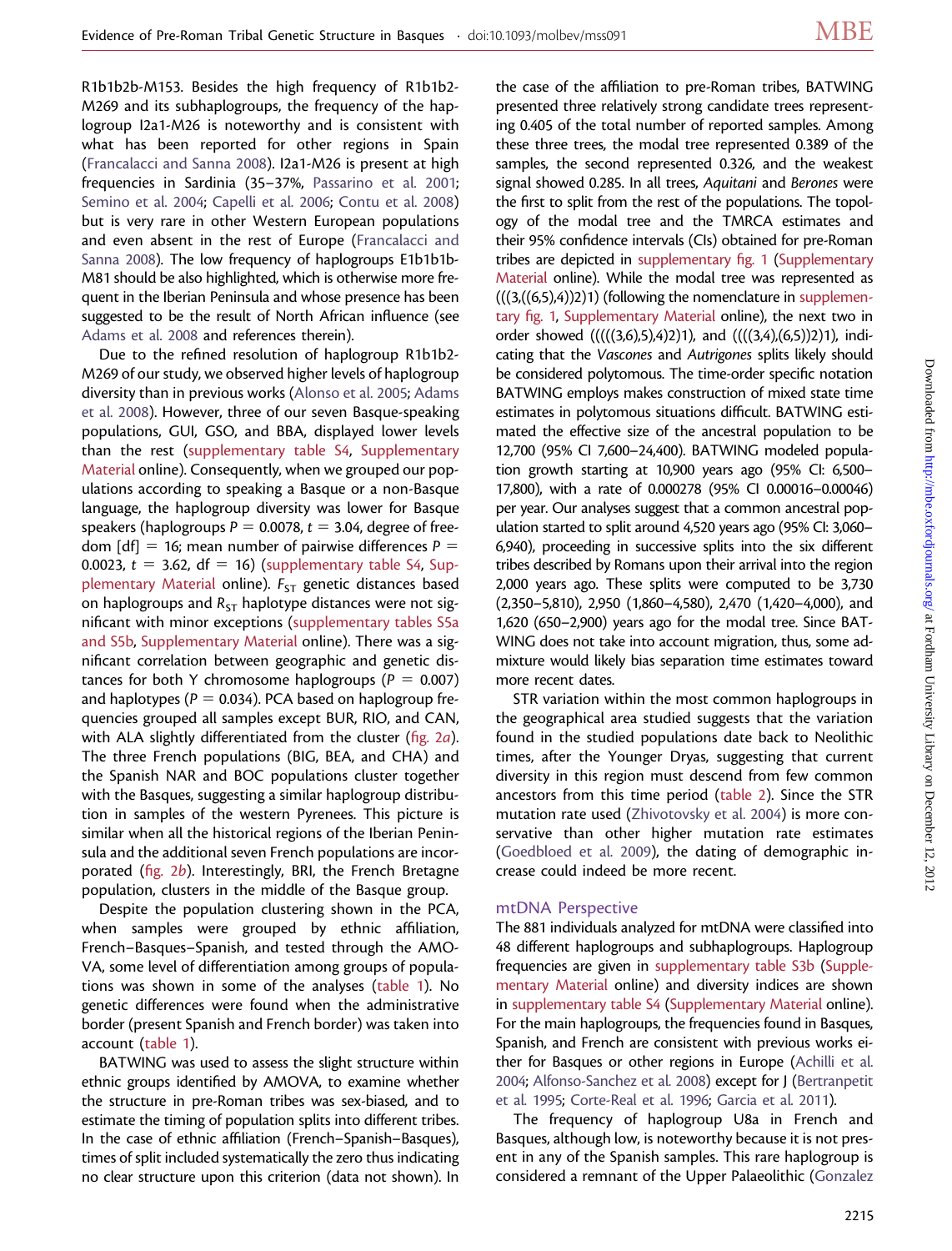

FIG. 2. PCA based on the Y-haplogroup frequency data in (a) 18 populations typed in the present study. Names are as in figure 1. (b) 18 populations from the present study plus 15 Spanish populations from [Adams et al. \(2008\)](#page-9-0) and 7 populations from [Ramos-Luis et al. \(2009\).](#page-11-0) Populations have been colored according to ethnic affiliation. Populations from the present study in bold; populations from the literature in italics. Names of the populations from the present study are as in figure 1. AST, Asturias; ARA, Aragón; GAL, Galicia; GAS, Gascony; BAS, Basques; CAT, Catalonia; NEC, North East Castille; NWC, North West Castille; WAN, Western Andalusia; EAN, Eastern Andalusia; EXT, Extremadura; CLM, Castille La Mancha; VAL, Valencia; NPO, North Portugal; SPO, South Portugal; ALS, Alsace; AUV, Auvergne; BRI, Bretagne; NPC, Nord-Pas-de-Calais; IDF, Ile de France; MPY, Midi-Pyrennés; PAS, Provence-Alpes-Côte d'Azur.

[et al. 2006\)](#page-10-0) and reaches its maximum (8%) in the French region of Var [\(Dubut et al. 2004\)](#page-10-0). It has previously been observed in Basques [\(Gonzalez et al. 2006\)](#page-10-0), however, it was absent in other studies on the Basque population (e.g., [Alfonso-Sanchez et al. 2008\)](#page-9-0). Given its frequency in the populations studied, the detection of this lineage must be related to random sampling bias.

In general, slightly lower levels of diversity were observed among Basque-speaking populations compared with French or Spanish speakers in agreement with our Y chromosome results, with some exceptions [\(supplementary ta](http://www.mbe.oxfordjournals.org/lookup/suppl/doi:10.1093/molbev/mss091/-/DC1)[ble S4](http://www.mbe.oxfordjournals.org/lookup/suppl/doi:10.1093/molbev/mss091/-/DC1), [Supplementary Material](http://www.mbe.oxfordjournals.org/lookup/suppl/doi:10.1093/molbev/mss091/-/DC1) online). The Basque ALA shows high levels, whereas Spanish NAR and BOC show levels similar to the Basques. However, haplogroup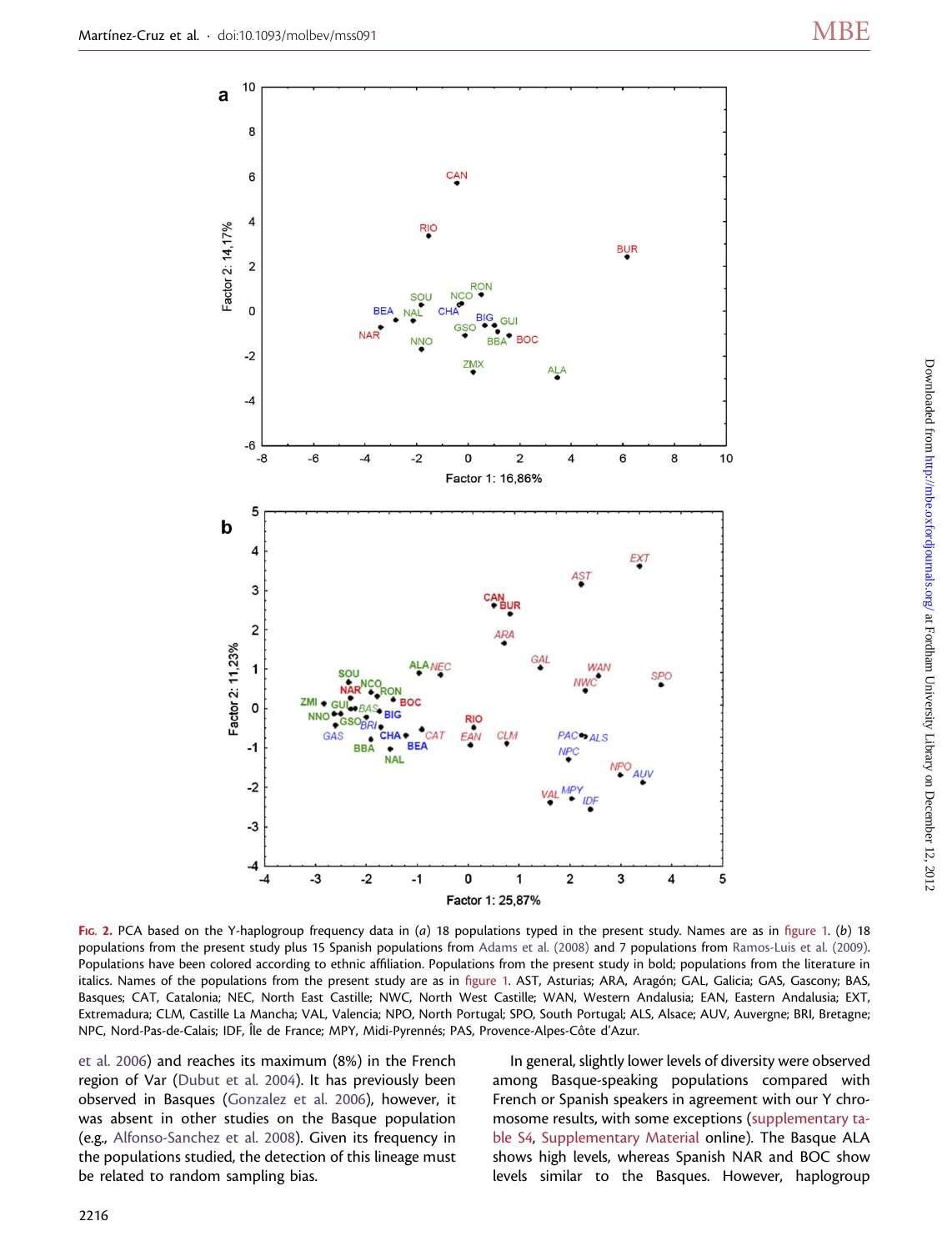| Table 2. Ages (in Ky) of STR Variation of the Most Common |
|-----------------------------------------------------------|
| Haplogroups in the Present Sample Set.                    |

| Y Chromosome Haplogroup                                        | Age $\pm$ SE (N)      |  |  |
|----------------------------------------------------------------|-----------------------|--|--|
| $I-M26$                                                        | $7.6 \pm 1.8$ (57)    |  |  |
| R <sub>1</sub> b <sub>1</sub> b <sub>2</sub> -M <sub>269</sub> | $10.7 \pm 2.4$ (677)  |  |  |
| R1b1b2-MP312                                                   | $10.4 \pm 1.8$ (337)  |  |  |
| R <sub>1</sub> b <sub>1</sub> b <sub>2</sub> -M <sub>153</sub> | $6.1 \pm 1.3$ (109)   |  |  |
| R1b1b2-SRY2627                                                 | $8.4 \pm 1.7(67)$     |  |  |
| R <sub>1</sub> b <sub>1</sub> b <sub>2</sub> -L <sub>21</sub>  | $7.5 \pm 1.7$ (115)   |  |  |
| mtDNA Haplogroup                                               |                       |  |  |
| н                                                              | $15.0 \pm 0.13$ (409) |  |  |
| H1                                                             | $12.8 \pm 0.23$ (215) |  |  |
| H <sub>3</sub>                                                 | $14.2 \pm 0.45$ (77)  |  |  |
| U5b                                                            | $29.9 \pm 1.14(121)$  |  |  |
| v                                                              | $16.39 \pm 0.65(58)$  |  |  |

NOTE.—SE, standard error; N, number of individuals.

diversities among French, Basques, and Spanish were not significantly different ( $P = 0.141$ ,  $F = 2.42$ , df = 2).  $F_{ST}$  genetic distances between populations based on haplogroups were not significant with minor exceptions ([supplementary](http://www.mbe.oxfordjournals.org/lookup/suppl/doi:10.1093/molbev/mss091/-/DC1) [tables S5a and S5b,](http://www.mbe.oxfordjournals.org/lookup/suppl/doi:10.1093/molbev/mss091/-/DC1) [Supplementary Material](http://www.mbe.oxfordjournals.org/lookup/suppl/doi:10.1093/molbev/mss091/-/DC1) online). In contrast with what has been found among the Franco-Cantabrian populations, including Basques, in a recent study [\(Garcia et al. 2011\)](#page-10-0),  $F_{ST}$  pairwise distances after Bonferroni correction among the studied populations did not show any significant microstructuring, again, with few exceptions. The correlation of geographic and genetic distances was significant in the case of mtDNA haplogroups ( $P =$ 0.042) but not with regards to distances based in the mean number of pairwise differences between sequences ( $P =$ 0.237). Similar to our Y chromosome data, PCA based on haplogroup frequencies show that BUR, RIO, and CAN Spanish populations appear in a peripheral position (fig. 3a). Additionally BIG, NAR, and NLA are also peripheral for mtDNA, whereas ALA is located among the Basques in contrast with what is seen in the Y chromosome. When additional information from Spanish and French samples were included in the PCA, Basques cluster together including some Spanish and French samples, whereas the rest of the French and Spanish samples seem to be slightly differentiated from the Basque group (fig. 3b).

In agreement with the Y chromosome results, the AMOVAs performed on the mtDNA control region in the present sample set show some level of differentiation among groups of populations when grouping by ethnic affiliation, French–Basques–Spanish, although the administrative borders do not explain the distribution of the mtDNA diversity. Interestingly, and in agreement with Y chromosome coalescence-based results, when populations were grouped according to their pre-Roman tribal affiliation, a significant percentage of the mtDNA haplogroup variance could be observed among samples.

The TMRCA estimates for some of the most common haplogroups were 12.8 kya for H1 and 14.2 kya for H3 (table 2). Western Eurasian age estimates for both haplogroups oscillate between 13 and 14 kya (noncorrected mutation rate) and 9 and 11 kya (corrected mutation rate) in the case of H1 and between 9 and 11.8 kya (for both noncorrected and corrected mutation rates) in the case of H3 [\(Achilli et al. 2004;](#page-9-0) [Pereira et al. 2005](#page-11-0); [Soares et al. 2009](#page-11-0), [2010](#page-11-0)). Our older estimates for H1 and H3 would support the hypothesis that those lineages increase their frequency in the Franco-Cantabrian refugium and that they subsequently expanded during the Magdalenian period that began around 15 kya [\(Soares et al. 2010\)](#page-11-0).

### **Discussion**

The present analysis is the first comprehensive genetic study performed at a microgeographical and dialectal level for all administrative regions of the present Basque country, including the surrounding areas where Basque was previously spoken. Our previous genetic knowledge of Basques at a molecular level, was limited by studies based on small numbers of individuals, ethno-linguistically poorly defined ''Basque'' samples, or single Basque populations not accounting for neighboring populations [\(Bertranpetit and Cavallisforza](#page-9-0) [1991;](#page-9-0) [Comas, Mateu, et al. 1998;](#page-9-0) [Manzano et al. 2002;](#page-10-0) [Iriondo](#page-10-0) [et al. 2003](#page-10-0); [Laayouni et al. 2010](#page-10-0); [Rodriguez-Ezpeleta et al.](#page-11-0) [2010\)](#page-11-0). The results obtained here clearly highlight the importance of the comprehensive sampling coverage in order to understand the patterns and processes of the distribution of diversity in the geographic area under study.

The hypothesis of genetic distinctiveness of Basques within Western Europe has been based on contradictory results from classical markers [\(Chalmers et al. 1949](#page-10-0); [Bertranpetit and Cavallisforza 1991](#page-9-0); [Calafell and Bertranpe](#page-9-0)[tit 1994](#page-9-0)), uniparental lineages ([Bertranpetit et al. 1995](#page-9-0); [Achilli et al. 2004;](#page-9-0) [Alonso et al. 2005;](#page-9-0) [Adams et al.](#page-9-0) [2008](#page-9-0)), and autosomal SNPs ([Li et al. 2008](#page-10-0); [Laayouni](#page-10-0) [et al. 2010;](#page-10-0) [Rodriguez-Ezpeleta et al. 2010](#page-11-0)). Our data show that Basques present uniparental lineage gene pools similar to other Western European populations although they show slight differences in their frequencies ([supplementary](http://www.mbe.oxfordjournals.org/lookup/suppl/doi:10.1093/molbev/mss091/-/DC1) [table S3](http://www.mbe.oxfordjournals.org/lookup/suppl/doi:10.1093/molbev/mss091/-/DC1), [Supplementary Material](http://www.mbe.oxfordjournals.org/lookup/suppl/doi:10.1093/molbev/mss091/-/DC1) online). When the Basque haplogroup diversity is placed in the framework of the surrounding populations, the PCA obtained (figs. 2a and 3a) together with previous knowledge of the haplogroup distribution in Western Europe and North Africa and the detailed knowledge of the recent history in the Iberian Peninsula suggest that all populations share a common ancestral genetic pool, but that populations have been affected by external influences to different extents ([Plaza](#page-11-0) [et al. 2003;](#page-11-0) [Alonso et al. 2005;](#page-9-0) [Adams et al. 2008](#page-9-0)). This external influence can be seen in the case of non-Basque BUR, RIO, and CAN samples for both uniparental genomes and additionally for NAR, BIG, and the Basque NLA in the case of mtDNA. Interestingly, regions that are not considered Basque-speaking, such as BOC and NAR, cluster with the Basques as do the three French populations, indicating that they have not experienced considerable external influence. When other Iberian and French samples are compared with our present sample set (figs. 2b and 3b), Basque samples cluster with other surrounding non-Basque-speaking populations, which suggests a genetic distinctiveness, not exclusive to Basque speakers, of the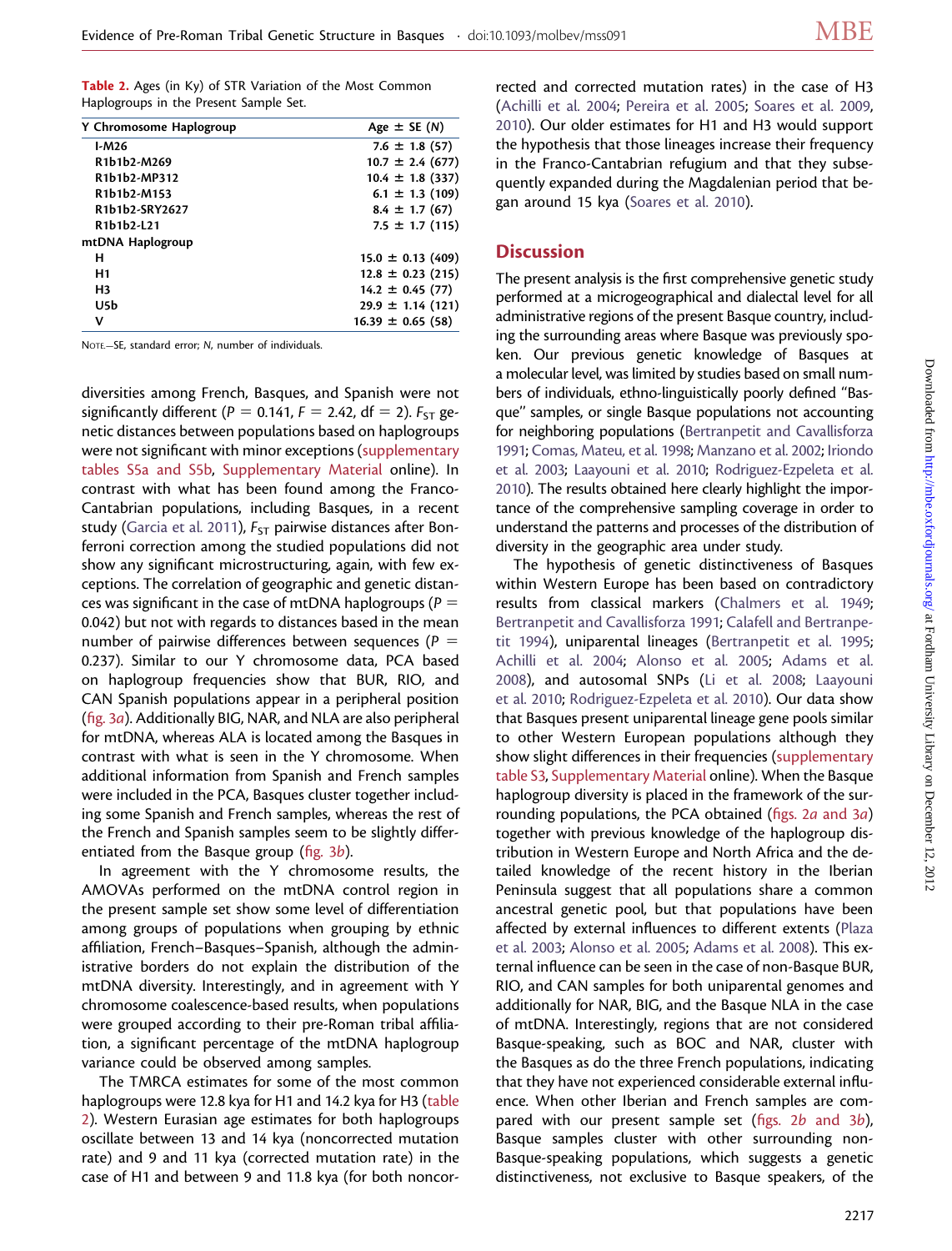

Downloaded from http://mbe.oxfordjournals.org/ at Fordham University Library on December 12, 2012 Downloaded from <http://mbe.oxfordjournals.org/> at Fordham University Library on December 12, 2012

FIG. 3. Principal component analysis based on the mtDNA-haplogroup frequency data in  $(a)$  18 populations typed in the present study. (b) 18 populations from the present study plus 12 Iberian and 10 French additional populations. Populations have been colored according to ethnic affiliation. Populations from the present study in bold; populations from the literature in italics. Names of the populations from the present study are as in figure 1. GAL, Galice; LEO, León; CANT, Cantabria; BAS, Basques; ARA, Aragón; CAT, Catalonia; VAL, Valencia; CSP, Central Spain; AND, Andalusia; NPO, North Portugal; CPO, Central Portugal; SPO, South Portugal; BEAR, Béarn; POI, Poitou; LAN, Languedoc; VAR, Var; LYO, Lyon; PER, Périgord; BRI, Brittany; MAI, Maine; NOR, Normandie; PIC, Picardie.

populations inhabiting this geographical area. Moreover, the geographically distant population from the French Bretagne (BRI), which shows no North African haplogroups and very little Neolithic influences, falls within our Basque populations for the Y chromosome data, whereas geographically closer French populations do not. Bretons speak a Celtic language with roots in the British Isles and that has no relation with Basque. This suggests that other geographically and ethnically separated Western European populations might exhibit the genetic composition similar to the Basques and some surrounding populations but that this peculiarity is not linked to the fact of having a Basque culture.

Basque-speaking populations show lower levels of diversity in their Y chromosome (haplogroup diversity and mean number of pairwise differences) compared with their surrounding populations. Likewise, low levels of diversity have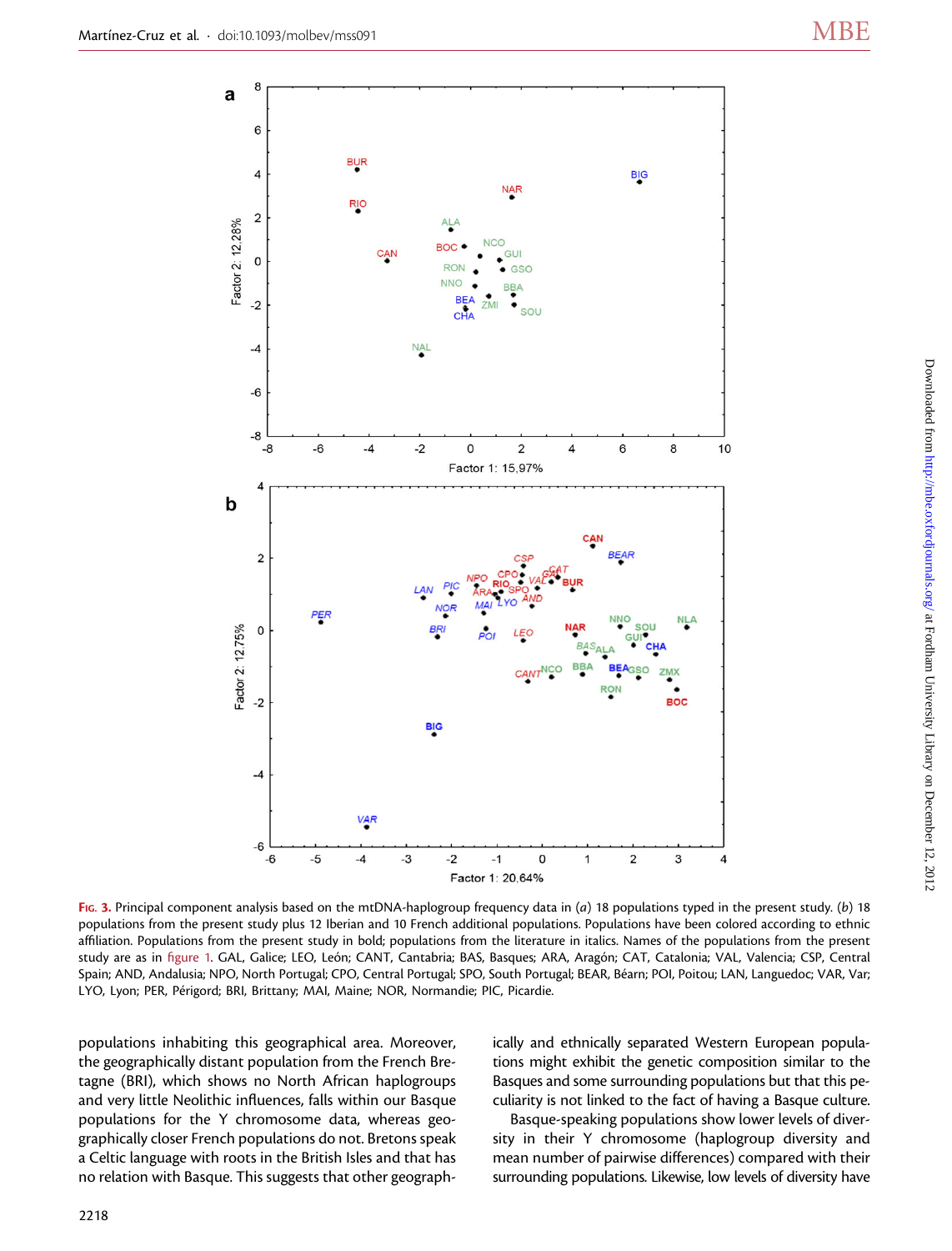been observed in some populations along the Pyrenees [\(Lo](#page-10-0)[pez-Parra et al. 2009\)](#page-10-0). Levels of consanguinity in the Basque country, especially in Gipuzkoa, have been shown to be very high, particularly in rural areas ([Alfonso-Sanchez et al. 2005](#page-9-0)). This could have contributed to the low levels of diversity in this area in addition to the reduced external gene flow and is in accordance with demographic isolation proposed for these and other Basque populations due to geographic or cultural reasons (e.g., [Lopez-Parra et al. 2009\)](#page-10-0). This suggested demographic isolation might have yielded some genetic heterogeneity among Basque samples with respect to non-Basques as shown in the Y chromosome but not in mtDNA lineages (as seen in networks of haplotypes, data not shown), which might suggest a patrilocal pattern in the area. These opposite results in paternal and maternal lineages would explain, at least partially, the contradictory results supporting [\(Manzano et al.](#page-10-0) [2002](#page-10-0); [Iriondo et al. 2003](#page-10-0); [Perez-Miranda et al. 2005](#page-11-0); [Alfonso-Sanchez et al. 2008](#page-9-0)) and rejecting [\(Comas, Calafell,](#page-9-0) [et al. 1998;](#page-9-0) [Rodriguez-Ezpeleta et al. 2010](#page-11-0)) the genetic heterogeneity in Basques.

Our results show that there is no significant genetic microstructure related to all the subdialects currently spoken in Euskal Herria (but see below). However, some intrinsic level of genetic structure is present within the Basques that may be the consequence of different cultural, geographical, and historical factors. Our results suggest that, in addition to the sex-biased influence of geography in the distribution of genetic diversity, the factor that seems to best explain the genetic structure in the region is the affiliation to pre-Roman tribes. In contrast to the lack of a clear genetic structure shown in the PCA, MDS, and lineage networks (data not shown), our coalescent based results indicate the existence of barriers to male gene flow in historical times, which seems to be consistent with the territories of the different pre-Roman tribes. Given BATWING behavior in the case of recent admixture (see [supplementary](http://www.mbe.oxfordjournals.org/lookup/suppl/doi:10.1093/molbev/mss091/-/DC1) [material](http://www.mbe.oxfordjournals.org/lookup/suppl/doi:10.1093/molbev/mss091/-/DC1), [Supplementary Material](http://www.mbe.oxfordjournals.org/lookup/suppl/doi:10.1093/molbev/mss091/-/DC1) online) and that the CIs obtained do not include the present, our results reveal some degree of isolation for an important period of time. Our analyses suggest that a common population started to split some 4.4 kya ago, with the Aquitani forming the deepest split. The formation of the tribes during the Bronze Age and establishment in the Iron Age is in agreement with previous archaeological and anthropological research [\(Almagro Gorbea 2005\)](#page-9-0). This time depth might be taken as an underestimation meaning that real estimates would be older given admixture, as it has been shown that even modest migration among populations can reduce the divergence times estimates [\(Haber et al. 2010](#page-10-0)). Although some authors consider it unlikely that structure could have resulted from drift during the Neolithic demographic expansion [\(Iriondo et al. 2003](#page-10-0)), it is plausible that the formation of the tribes indeed could be a response to the demographic and economic growth in the Chalcolithic (6– 4 ky BP) associated with an increase in social complexity [\(Almagro Gorbea 2005](#page-9-0)). Consequently, high levels of endogamy within tribes could have been one of the main factors driving drift.

How could have this signal of ancestral structure been maintained up to present? To some extent, there is a correlation between the geographical localization of pre-Roman tribal groups and the five dialects described by [Zuazo](#page-11-0) [\(1998,](#page-11-0) [2010\),](#page-11-0) although there is not total agreement on this point (see [Zuazo 2010](#page-11-0)). This correlation was interpreted as an indicator that dialects dated back from pre-Roman times [\(Caro Baroja 1943\)](#page-9-0), but other hypotheses have been put forward, for example, the distribution of dialects is more related to the belonging to ecclesiastic dioceses than to historical tribal ascription [\(Mujika 1914–1917;](#page-10-0) [Caro Baroja 1943](#page-9-0), [1945\)](#page-9-0). At present, there is a strong agreement among Basque specialists that historical dialects are issued from a common Basque language, which probably existed 14 or 15 centuries ago and thus both hypotheses have been abandoned [\(Michelena 1985;](#page-10-0) [Trask 1997](#page-11-0); [Zuazo 2010\)](#page-11-0). However, the similar structure for both tribal genetic heterogeneity and Basque dialect distribution indicates similar barriers to flow and would suggest that the same processes are resulting in these boundaries. Despite the geographical proximity, some environmental diversity may have played a strong role in cultural differentiation and ethnogenesis ([Almagro Gorbea 2005\)](#page-9-0) and could be a source of genetic structure even in the present.

# **Conclusions**

The genetic similarity of uniparental genomes of Basque to some surrounding and even distant non-Basque populations suggests that the so-called genetic uniqueness of the Basques is the result of a lesser external influence and low gene flow from recent migrations with respect to other surrounding populations. Still, this lower external genetic influence in Basque populations could make them good candidates to represent the genetic profile of the older European populations, although this might also be the case for other non-Basque populations, such as the French Bretons. Studies based on Y chromosome sequences, entire mtDNA genomes or even whole human genomes may unmask genetic particularities of the Basque population that distinguish them from their Western European neighbors. Interestingly, our genetic results clearly correlated with a pre-Roman tribal genetic structure in this area that may be related to environmental diversity and which is still retrievable in the current population. Some authors think that this structure also correlates with the dialectal structure that subsequently appeared. It has been suggested that ancient patterns of organization around the main rivers and their tributaries could be causing the genetic structure and that the persistence of it may be related to a determined type of organization in small population units [\(Iriondo et al. 2003\)](#page-10-0). This would suggest that both genetic and dialectal structures might have been driven by the same environmental factors that are still acting at present.

# Supplementary Material

[Supplementary material, figure 1](http://www.mbe.oxfordjournals.org/lookup/suppl/doi:10.1093/molbev/mss091/-/DC1), and [tables S1–S3](http://www.mbe.oxfordjournals.org/lookup/suppl/doi:10.1093/molbev/mss091/-/DC1) are available at Molecular Biology and Evolution online [\(http://](http://www.mbe.oxfordjournals.org/) [www.mbe.oxfordjournals.org/](http://www.mbe.oxfordjournals.org/)).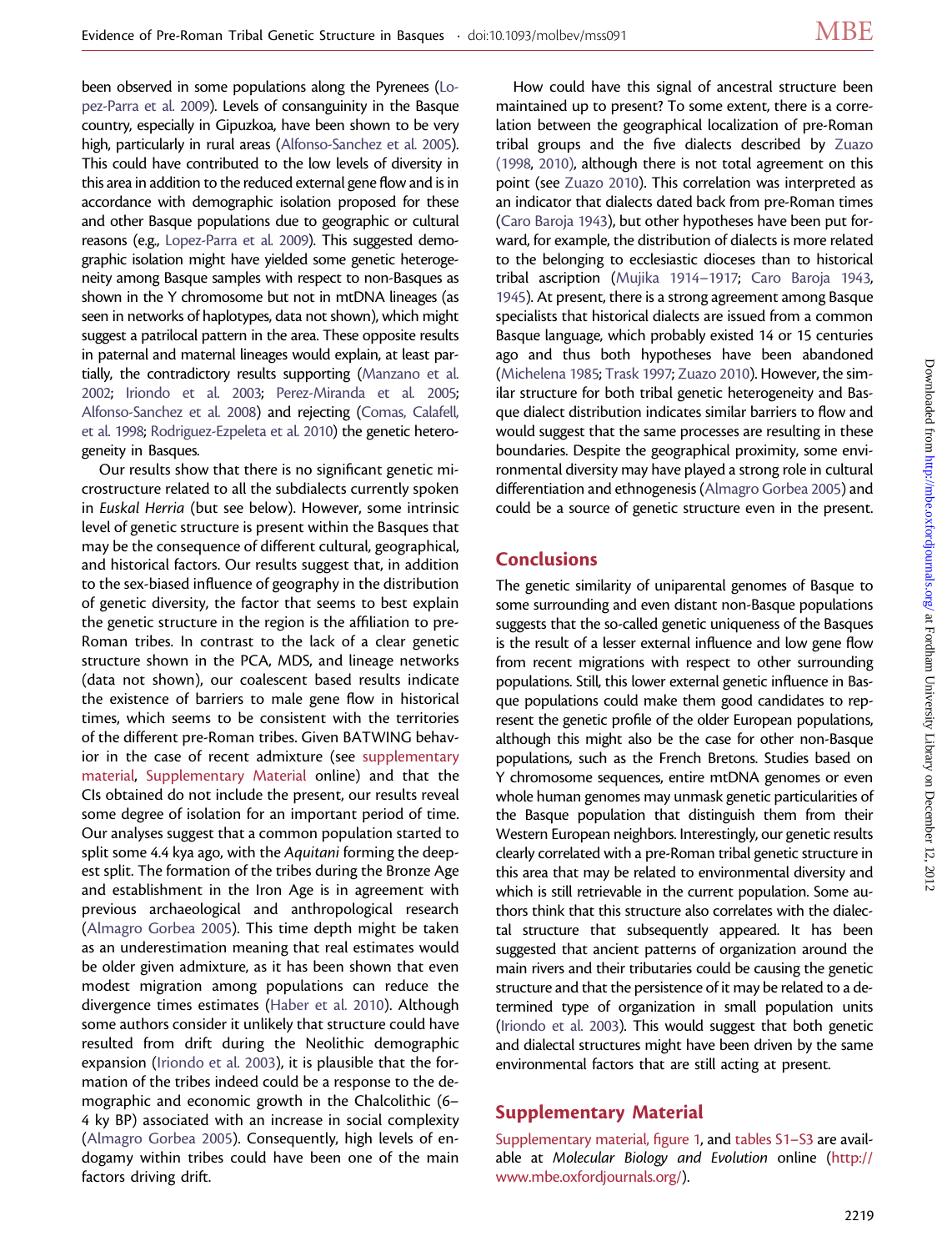# <span id="page-9-0"></span>Acknowledgments

We are indebted to all the people contributing samples to this study. We are very grateful to David Basterot, Tristan Carrère, Mònica Vallés, Roger Anglada, and Stéphanie Plaza for technical support and to Isabel Mendizabal, Urko M. Marigorta, Laura Rodriguez-Botigué, Michael Ducore, Koldo Zuazo, and Francisco Villar for fruitful discussion. Francesc Calafell kindly provided the mtDNA database from the literature. We thank CESGA (Supercomputational Centre of Galicia) where part of the computational analyses were performed and to Oleg Balanovsky for the translation of mutational data from literature into sequences done with the MURKA software. This work was supported by the HIPVAL (Histoire des populations et variation linguistique dans les Pyrénées de l'Ouest) project. The HIPVAL project was made possible by grants from the "Conseil Régional d'Aquitaine, the Conseil Général des Pyrénées-Atlantiques, the Conseil des Elus du Pays-Basque,'' the Centre National de la Recherche Scientifique (CNRS) (interdisciplinary programme), OHLL (Origine de l'Homme, des Langues et du Langage), and Association Sang 64. We thank all the volunteers who kindly accepted to participate in the study. Authors are also grateful to many contributors for their valuable help with the recruitment of individuals especially Estibaliz Montoya.

The Genographic Consortium includes: Janet S. Ziegle (Applied Biosystems, Foster City, California, United States); Li Jin and Shilin Li (Fudan University, Shanghai, China); Pandikumar Swamikrishnan (IBM, Somers, New York, United States); Asif Javed, Laxmi Parida, and Ajay K. Royyuru (IBM, Yorktown Heights, New York, United States); R. John Mitchell (La Trobe University, Melbourne, Victoria, Australia); Pierre A. Zalloua (Lebanese American University, Chouran, Beirut, Lebanon); Syama Adhikarla, ArunKumar GaneshPrasad, Ramasamy Pitchappan, and Arun Varatharajan Santhakumari (Madurai Kamaraj University, Madurai, Tamil Nadu, India); R. Spencer Wells (National Geographic Society, Washington, District of Columbia, United States); Angela Hobbs and Himla Soodyall (National Health Laboratory Service, Johannesburg, South Africa); Elena Balanovska and Oleg Balanovsky (Research Centre for Medical Genetics, Russian Academy of Medical Sciences, Moscow, Russia); Chris Tyler-Smith (The Wellcome Trust Sanger Institute, Hinxton, United Kingdom); Daniela R. Lacerda and Fabrício R. Santos (Universidade Federal de Minas Gerais, Belo Horizonte, Minas Gerais, Brazil); Pedro Paulo Vieira (Universidade Federal do Rio de Janeiro, Rio de Janeiro, Brazil); Jaume Bertranpetit, Marc Haber, and Marta Melé (Universitat Pompeu Fabra, Barcelona, Spain); Christina J. Adler, Alan Cooper, Clio S. I. Der Sarkissian, and Wolfgang Haak (University of Adelaide, South Australia, Australia); Matthew E. Kaplan and Nirav C. Merchant (University of Arizona, Tucson, Arizona, United States); Colin Renfrew (University of Cambridge, Cambridge, United Kingdom); Andrew C. Clarke and Elizabeth A. Matisoo-Smith (University of Otago, Dunedin, New Zealand); Matthew C. Dulik, Jill B. Gaieski, Amanda C. Owings, Theodore G. Schurr, and Miguel G. Vilar (University of Pennsylvania, Philadelphia, Pennsylvania, United States).

2220

# References

- Achilli A, Rengo C, Magri C, et al. (21 co-authors). 2004. The molecular dissection of mtDNA haplogroup H confirms that the Franco-Cantabrian glacial refuge was a major source for the European gene pool. Am J Hum Genet. 75:910–918.
- Adams SM, Bosch E, Balaresque PL, et al. (20 co-authors). 2008. The genetic legacy of religious diversity and intolerance: paternal lineages of Christians, Jews, and Muslims in the Iberian Peninsula. Am J Hum Genet. 83:725–736.
- Alfonso-Sanchez MA, Aresti U, Pena JA, Calderon R. 2005. Inbreeding levels and consanguinity structure in the Basque province of Guipuzcoa (1862–1980). Am J Phys Anthropol. 127:240–252.
- Alfonso-Sanchez MA, Cardoso S, Martinez-Bouzas C, Pena JA, Herrera RJ, Castro A, Fernandez-Fernandez I, De Pancorbo MM. 2008. Mitochondrial DNA haplogroup diversity in Basques: a reassessment based on HVI and HVII polymorphisms. Am J Hum Biol. 20:154–164.
- Almagro Gorbea M. 2005. Etnogénesis del País Vasco: de los antiguos mitos a la investigación actual. Munibe Antropol Arkeol. 57:345–364.
- Alonso S, Flores C, Cabrera V, Alonso A, Martin P, Albarran C, Izagirre N, de la Rua C, Garcia O. 2005. The place of the Basques in the European Y-chromosome diversity landscape. Eur J Hum Genet. 13:1293–1302.
- Alzualde A, Izagirre N, Alonso S, Alonso A, de la Rua C. 2005. Temporal mitochondrial DNA variation in the Basque country: influence of post-Neolithic events. Ann Hum Genet. 69:665–679.
- Andrews RM, Kubacka I, Chinnery PF, Lightowlers RN, Turnbull DM, Howell N. 1999. Reanalysis and revision of the Cambridge reference sequence for human mitochondrial DNA. Nat Genet. 23:147.
- Bauduer F, Feingold J, Lacombe D. 2005. The Basques: review of population genetics and Mendelian disorders. Hum Biol. 77:619–637.
- Behar DM, Rosset S, Blue-Smith J, Balanovsky O, Tzur S, Comas D, Mitchell RJ, Quintana-Murci L, Tyler-Smith C, Wells RS. 2007. The genographic project public participation mitochondrial DNA database. Plos Genet. 3:1083–1095.
- Bertranpetit J, Cavallisforza LL. 1991. A genetic reconstruction of the history of the population of the Iberian Peninsula. Ann Hum Genet. 55:51–67.
- Bertranpetit J, Sala J, Calafell F, Underhill PA, Moral P, Comas D. 1995. Human mitochondrial-DNA variation and the origin of Basques. Ann Hum Genet. 59:63–81.
- Calafell F, Bertranpetit J. 1994. Principal component analysis of genefrequencies and the origin of Basques. Am J Phys Anthropol. 93:201–215.
- Campell GL. 1998. Concise compendium of the world's language. London: Routledge.
- Capelli C, Redhead N, Romano V, et al. (18 co-authors). 2006. Population structure in the Mediterranean basin: a Y chromosome perspective. Ann Hum Genet. 70:207–225.
- Caro Baroja J. 1943. Los pueblos del norte de la península Ibérica, Reprinted in Caro Baroja 1985. Madrid (Spain): Instituto Bernardino de Sahagún. p. 121-240.
- Caro Baroja J. 1945. Materiales para una historia de la lengua vasca en su relación con la latina. Salamanca (Spain): Universidad de Salamanca.
- Cavalli-Sforza L, Menozzi P, Piazza A. 1994. The history and geography of human genes. Princeton (NJ): Princeton University Press.
- Comas D, Calafell F, Mateu E, Perez-Lezaun A, Bertranpetit J. 1998. HLA evidence for the lack of genetic heterogeneity in Basques. Ann Hum Genet. 62:123–132.
- Comas D, Mateu E, Calafell F, Perez-Lezaun A, Bosch E, Martinez-Arias R, Bertranpetit J. 1998. HLA class I and class II DNA typing and the origin of Basques. Tissue Antigens 51:30–40.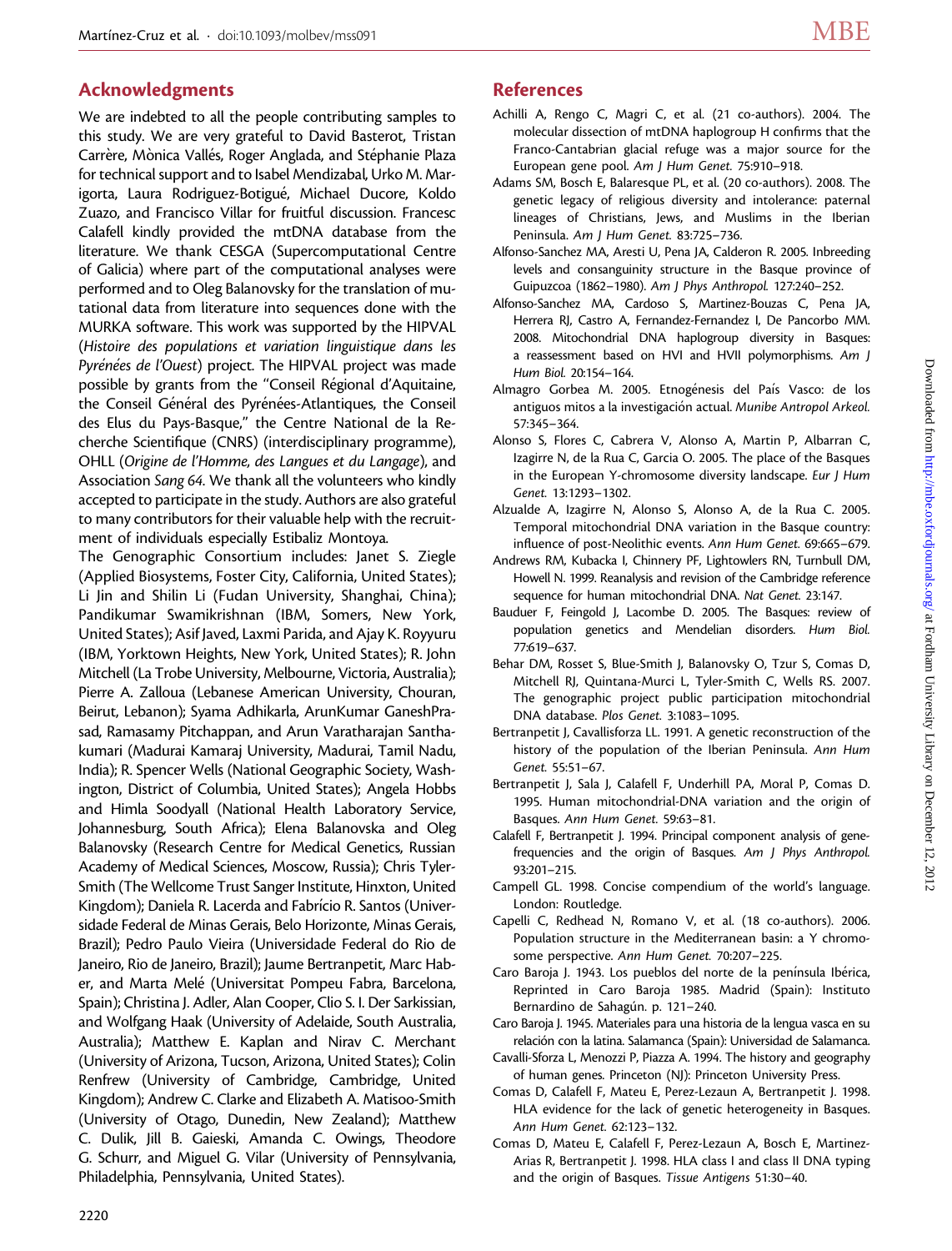- <span id="page-10-0"></span>Comrie B, Matthews S, Polinsky M. 2003. The atlas of languages. The origin and development of languages throughout the world. New York: Facts on File.
- Contu D, Morelli L, Santoni F, Foster JW, Francalacci P, Cucca F. 2008. Y-chromosome based evidence for pre-Neolithic origin of the genetically homogeneous but diverse Sardinian Population: inference for association scans. Plos One 3(1):e1430.
- Corte-Real HBSM, Macaulay VA, Richards MB, Hariti G, Issad MS, CambonThomsen A, Papiha S, Bertranpetit J, Sykes BC. 1996. Genetic diversity in the Iberian Peninsula determined from mitochondrial sequence analysis. Ann Hum Genet. 60:331–350.
- Chalmers JNM, Wikin E, Mourant AE. 1949. The ABO, MN and Rh blood groups of the Basque people. Am J Phys Anthropol. 7:545–548.
- Chikhi L, Nichols RA, Barbujani G, Beaumont MA. 2002. Y genetic data support the Neolithic demic diffusion model. Proc Natl Acad Sci U S A. 99:11008–11013.
- de la Rúa C. 1992. Craniofacial factors in the Basque skull. A comparative study. Homo 43:135–161.
- Dubut V, Chollet L, Murail P, Cartault F, Beraud-Colomb E, Serre M, Mogentale-Profizi N. 2004. mtDNA polymorphisms in five French groups: importance of regional sampling. Eur J Hum Genet. 12:293–300.
- EuskoJaurlaritza. 2008. Fourth sociolinguistic survey 2006. Vitoria-Gasteiz (Spain): Eusko Jaurlaritzaren Argitalpen Zerbitzu Nagusia.Available from: [http://www.euskara.euskadi.net/r59738/](http://www.euskara.euskadi.net/r59738/en/contenidos/informacion/inkesta_soziolinguistikoa2006/en_survey/adjuntos/IV_incuesta_en.pdf) [en/contenidos/informacion/inkesta\\_soziolinguistikoa2006/en\\_](http://www.euskara.euskadi.net/r59738/en/contenidos/informacion/inkesta_soziolinguistikoa2006/en_survey/adjuntos/IV_incuesta_en.pdf) [survey/adjuntos/IV\\_incuesta\\_en.pdf](http://www.euskara.euskadi.net/r59738/en/contenidos/informacion/inkesta_soziolinguistikoa2006/en_survey/adjuntos/IV_incuesta_en.pdf)
- Excoffier L, Laval G, Schneider S. 2005. Arlequin (version 3.0): an integrated software package for population genetics data analysis. Evol Bioinform. 1:47–50.
- Francalacci P, Morelli L, Useli A, Sanna D. 2010. The history and geography of the Y chromosome SNPs in Europe: an update. J Anthropol Sci. 88:207–214.
- Francalacci P, Sanna D. 2008. History and geography of human Ychromosome in Europe: a SNP perspective. J Anthropol Sci. 86:59–89.
- Garagnani P, Laayouni H, Gonzalez-Neira A, Sikora M, Luiselli D, Bertranpetit J, Calafell F. 2009. Isolated populations as treasure troves in genetic epidemiology: the case of the Basques. Eur J Hum Genet. 17:1490–1494.
- Garcia O, Fregel R, Larruga JM, Alvarez V, Yurrebaso I, Cabrera VM, Gonzalez AM. 2011. Using mitochondrial DNA to test the hypothesis of a European post-glacial human recolonization from the Franco-Cantabrian refuge. Heredity 106:37–45.
- Goedbloed M, Vermeulen M, Fang RXN, et al. 2009. Comprehensive mutation analysis of 17 Y-chromosomal short tandem repeat polymorphisms included in the AmpFlSTR (R) Yfiler (R) PCR amplification kit. Int J Leg Med. 123:471–482.
- Gonzalez AM, Garcia O, Larruga JM, Cabrera VM. 2006. The mitochondrial lineage U8a reveals a Paleolithic settlement in the Basque country. BMC Genomics 7:124.
- Gorrochategui J. 1984. Onomástica indígena de Aquitania. Bilbao (Spain): Euskal Herriko Unibertsitatea-Universitad del País Vasco.
- Gorrochategui J. 1995. Basque and its neighbors in Antiquity. In: Hualde JI, Lakarra JA, Trask RL, editors. Towards a history of the Basque language. Amsterdam: John Benjamins. p. 31–63.
- Gorrochategui J. 2007. Onosmástica de origen vasco-aquitano en Hispania y el Imperio Romano. In: Mayer M, Baratta G, Guzmán A, editors. Barcelona (Spain): Acta XII Congressus Internationalis Epigraphiae Graecae et latinae. p. 629–634.
- Haak W, Balanovsky O, Sanchez JJ, et al. (17 co-authors). 2010. Ancient DNA from European early Neolithic farmers reveals their near Eastern affinities. Plos Biol. 8:e1000536.
- Haber M, Platt DE, Badro DA, et al. (13 co-authors). 2010. Influences of history, geography, and religion on genetic structure: the Maronites in Lebanon. Eur J Hum Genet. 19:334–340.
- Iriondo M, Barbero MC, Manzano C. 2003. DNA polymorphisms detect ancient barriers to gene flow in Basques. Am J Phys Anthropol. 122:73–84.
- Karafet TM, Mendez FL, Meilerman MB, Underhill PA, Zegura SL, Hammer MF. 2008. New binary polymorphisms reshape and increase resolution of the human Y chromosomal haplogroup tree. Genome Res. 18:830–838.
- Laayouni H, Calafell F, Bertranpetit J. 2010. A genome-wide survey does not show the genetic distinctiveness of Basques. Hum Genet. 127:455–458.
- Larruga JM, Diez F, Pinto FM, Flores C, Gonzalez AM. 2001. Mitochondrial DNA characterisation of European isolates: the Maragatos from Spain. Eur J Hum Genet. 9:708–716.
- Li JZ, Absher DM, Tang H, et al. (11 co-authors). 2008. Worldwide human relationships inferred from genome-wide patterns of variation. Science 319:1100–1104.
- Lopez-Parra AM, Gusmao L, Tavares L, Baeza C, Amorim A, Mesa MS, Prata MJ, Arroyo-Pardo E. 2009. In search of the preand post-Neolithic genetic substrates in Iberia: evidence from Y-chromosome in Pyrenean populations. Ann Hum Genet. 73:42–53.
- López-Soto M, Sanz P. 2000. Polimorfismos de ADN mitocondrial en individuos residentes en Andalucía y Extremadura. Cuad Med Forense. 20:17–24.
- Luchaire A. 1875/1877. Les origines linguistiques de l'Aquitaine. Pau (France): Bulletin de la Société des Sciences, Lettres et Arts. p. 349–423.
- Lucotte G, Hazout S. 1996. Y-chromosome DNA haplotypes in Basques. J Mol Evol. 42:472–475.
- Maca-Meyer N, Sanchez-Velasco P, Flores C, Larruga JM, Gonzalez AM, Oterino A, Leyva-Cobian F. 2003. Y chromosome and mitochondrial DNA characterization of Pasiegos, a human isolate from Cantabria (Spain). Ann Hum Genet. 67:329–339.
- Manzano C, de la Rua C, Iriondo M, Mazon LI, Vicario A, Aguirre A. 2002. Structuring the genetic heterogeneity of the Basque population: a view from classical polymorphisms. Hum Biol. 74:51–74.
- Martinez-Cruz B, Ziegle J, Sanz P, Sotelo G, Anglada R, Plaza S, Comas D. 2011. Multiplex screening of the human Y chromosome using TaqMan probes. Investig Genet. 2:13.
- Martinez-Jarreta B, Prades A, Calafell F, Budowle B. 2000. Mitochondrial DNA HVI and HVII variation in a North-East Spanish population. J Forensic Sci. 45:1162–1163.
- Michelena L. 1961/1962. Los nombres indígenas de la inscripción hispano-romana de Lerga. Pamplona: Principe de Viana. p. 65–74.
- Michelena L. 1976. Lenguas indígenas y lengua clásica en Hispania. Travaux du VIè Congrès International d'Etudes Classiques, 1974, Madrid. Paris: Les belles lettres. p. 41–51.
- Michelena L. 1985. Lengua e Historia. Madrid: Paraninfo.
- Morral N, Llevadot R, Casals T, Gasparini P, Macek M, Dork T, Estivill X. 1994. Independent origins of cystic-fibrosis mutation R334W, R347P, R1162X, and 3849 $+$ 10BC-]T provide evidence of mutation recurrence in the CFTR gene. Am J Hum Genet. 55:890–898.
- Mujika S. 1914-1917. El obispado de Bayona con relación a los pueblos de Guipúzcoa adscritos a dicha diócesis. Reprinted in Revista internacional de estudios vascos, 8:198–229. Bilbao: La gran enciclopedia vasca 1969.
- Passarino G, Underhill PA, Cavalli-Sforza LL, et al. (12 co-authors). 2001. Y chromosome binary markers to study the high prevalence of males in Sardinian centenarians and the genetic structure of the Sardinian population. Hum Hered. 52:136–139.